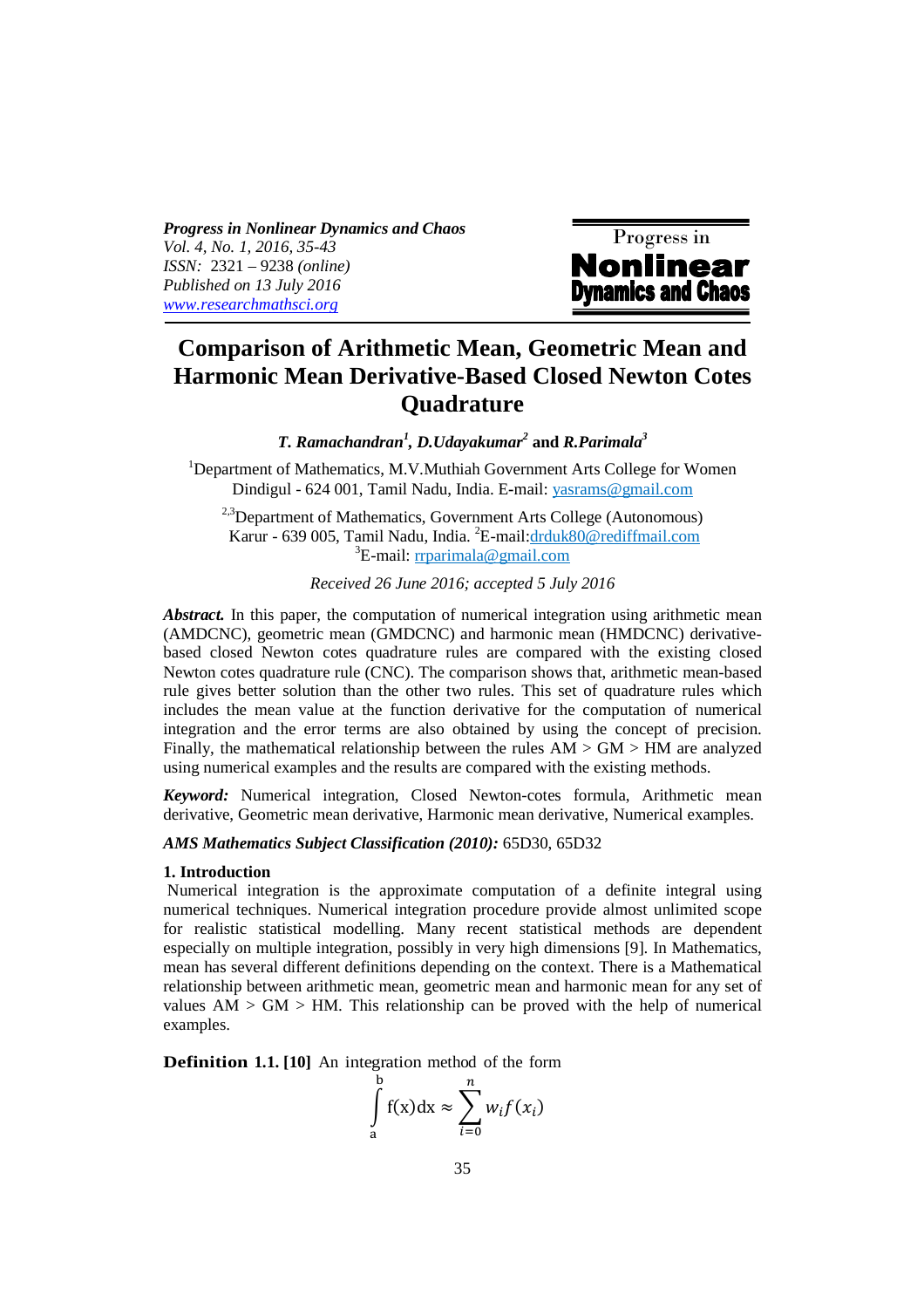#### T. Ramachandran, D.Udayakumar and R.Parimala

is said to be of order P, if it produces exact results  $(E_{\mathbf{n}}[f] = 0)$  for all polynomials of degree less than or equal to P.

 The list of closed Newton cotes formulas that depend on the integer value of n, are given as follows:

When  $n=1$ : Trapezoidal rule

$$
\int_{a}^{b} f(x)dx = \frac{b-a}{2} (f(a) + f(b)) - \frac{(b-a)^3}{12} f''(\xi), \quad \text{where } \xi \in (a, b)
$$
 (1)

When  $n = 2$ : Simpson's  $1/3^{rd}$  rule

$$
\int_{a}^{b} f(x) dx = \frac{b-a}{6} \Big[ f(a) + 4f\Big(\frac{a+b}{2}\Big) + f(b) \Big] - \frac{(b-a)^5}{2880} f^{(4)}(\xi),
$$
\nwhere  $\xi \in (a, b)$  (2)

When  $n = 3$ : Simpson's  $3/8<sup>th</sup>$  rule

$$
\int_{a}^{b} f(x)dx = \frac{b-a}{8} \Big[ f(a) + 3f\Big(\frac{2a+b}{3}\Big) + 3f\Big(\frac{a+2b}{3}\Big) + f(b) \Big] - \frac{(b-a)^5}{6480} f^{(4)}(\xi), where \xi \in (a, b)
$$
 (3)

When n=4 : Boole's rule

$$
\int_{a}^{b} f(x)dx = \frac{b-a}{90} \Big[ 7f(a) + 32f\Big(\frac{3a+b}{4}\Big) + 12f\Big(\frac{a+b}{2}\Big) + 32f\Big(\frac{a+3b}{4}\Big) + 7f(b) \Big] - \frac{(b-a)^7}{1935360} f^{(6)}(\xi), \text{ where } \xi \in (a, b) \tag{4}
$$

It is known that the degree of precision is n+1 for even value of n and n for odd value of n.

 The proposed schemes increase two order of precision in arithmetic mean derivative - based rule and increase a single order of precision in geometric and harmonic mean derivative based rule. Dehghan and his companions improved the closed Newton cotes formula [4] by including the location of boundaries of the interval as two additional parameter, and rescaling the original integral to fit the optimal boundary locations. They have applied this technique to open, semi-open, Gauss Legendre and Gauss Chebyshev integration r ules [5,6,1,7]. Burg has proposed a derivative based close, open and Midpoint quadrature rules [2,8,3]. In 2013,Weijing Zhao and Hongxing Li [14] took a different approach by introducing a midpoint technique at the computation of derivative. Recently, we proposed [11] midpoint derivative in open Newton cotes quadrature rule and we consider this midpoint technique as an arithmetic mean and propsed [12,13] geometric and harmonic mean derivative - based closed Newton-Cotes quadrature rule.

 In this paper, the comparison of arithmetic mean, geometric mean and harmonic mean derivative-based closed Newton cotes quadrature rules are presented. These three mean derivative-based rules gives better solution than the existing rule. The Mathematical relationship between the rules  $AM > GM > HM$  are also proved by the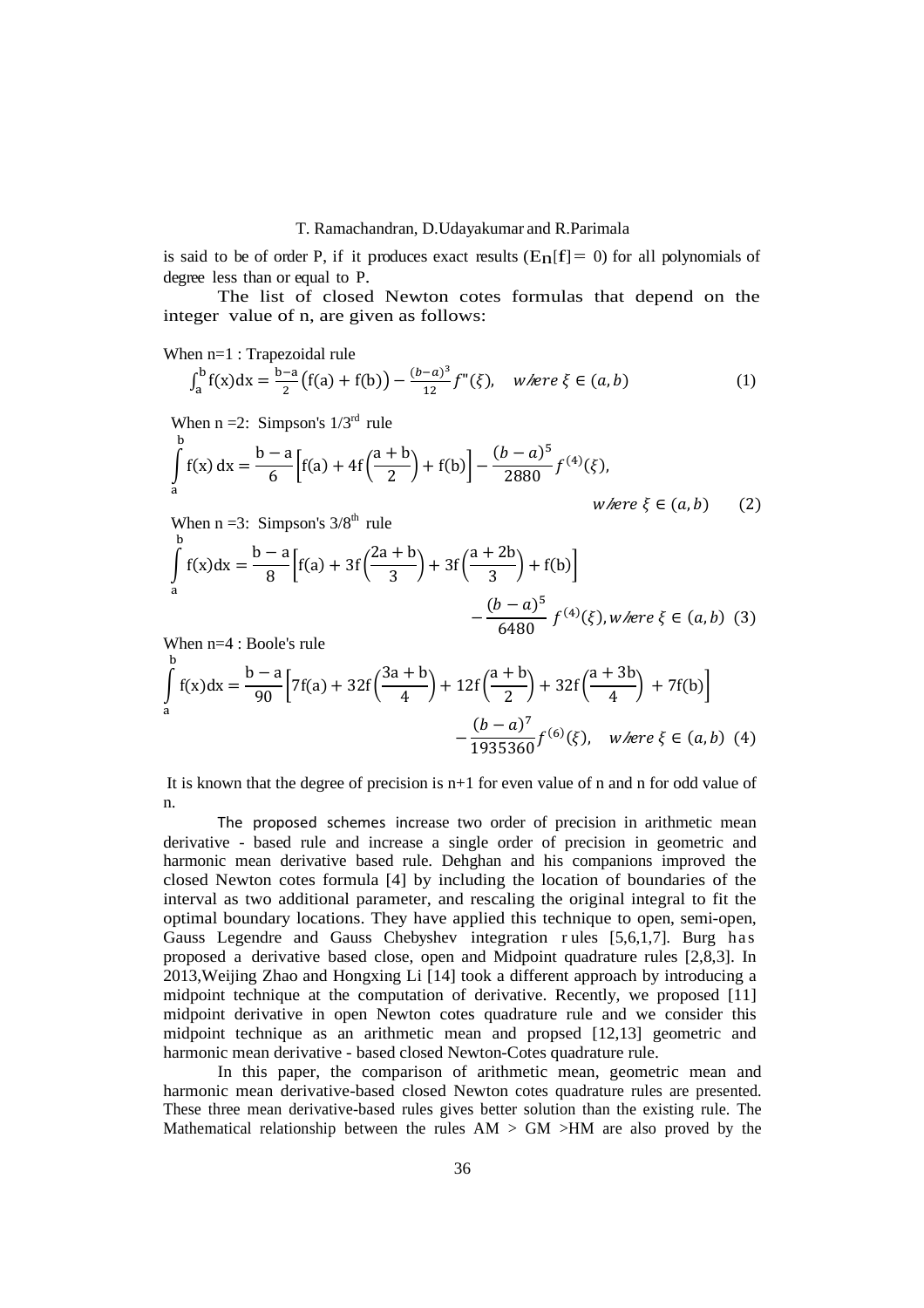Comparison of Arithmetic Mean, Geometric Mean and Harmonic Mean Derivative-Based Closed Newton Cotes Quadrature

numerical examples. If either a=0 or b=0, geometric mean and harmonic mean will be zero. That is, These methods are not applicable in the case of a=0 or b=0. It has shown that the arithmetic mean derivative - based closed Newton-Cotes quadrature rule gives better solution than the other rules.

## **2. Arithmetic mean (or) midpoint derivative-based closed Newton Cotes quadrature rule with the error terms [14]**

The list of arithmetic mean derivative-based closed Newton-Cotes quadrature rule are as follows,

When n=1 : Trapezoidal rule

$$
\int_{a}^{b} f(x)dx \approx \frac{b-a}{2} (f(a) + f(b)) - \frac{(b-a)^3}{12} f''\left(\frac{a+b}{2}\right) - \frac{(b-a)^5}{480} f^{(4)}(\xi),
$$
  
where  $\xi \in (a, b)$ . This is fifth order accurate. (5)

When  $n = 2$ : Simpson's  $1/3^{rd}$  rule

$$
\int_{a}^{b} f(x)dx \approx \frac{b-a}{6} \Big[ f(a) + 4f\Big(\frac{a+b}{2}\Big) + f(b) \Big] - \frac{(b-a)^5}{2880} f^{(4)}\Big(\frac{a+b}{2}\Big) - \frac{(b-a)^7}{241920} f^{(6)}(\xi) \tag{6}
$$

where  $\xi \in (a, b)$ . This is seventh order accurate.

When n = 3: Simpson's 3/8<sup>th</sup> rule  
\n
$$
\int_{a}^{b} f(x) dx \approx \frac{b-a}{8} \Big[ f(a) + 3f\Big(\frac{2a+b}{3}\Big) + 3f\Big(\frac{a+2b}{3}\Big) + f(b) \Big]
$$
\n
$$
-\frac{(b-a)^5}{6480} f^{(4)}\Big(\frac{a+b}{2}\Big) - \frac{23(b-a)^7}{9797760} f^{(6)}(\xi), \qquad (7)
$$

where  $\xi \in (a, b)$ . This is seven th order accurate.

When n=4 : Boole's rule  
\n
$$
\int_{a}^{b} f(x)dx \approx \frac{b-a}{90} \Big[ 7f(a) + 32f\Big(\frac{3a+b}{4}\Big) + 12f\Big(\frac{a+b}{2}\Big) + 32f\Big(\frac{a+3b}{4}\Big) + 7f(b) \Big]
$$
\n
$$
-\frac{(b-a)^{7}}{1935360} f^{(6)}\Big(\frac{a+b}{2}\Big) - \frac{17(b-a)^{9}}{45.2^{11}.8!} f^{(8)}(\xi),
$$
\nwhere  $\xi \in (a, b)$ . This is n in the order accurate. (8)

#### **3. Geometric mean derivative-based closed Newton-Cotes quadrature rule with the error terms [12]**

The list of geometric mean derivative -based closed Newton cotes quadrature rule are presented.Here, the geometric mean derivative is zero if either  $a=0$  or  $b=0$ .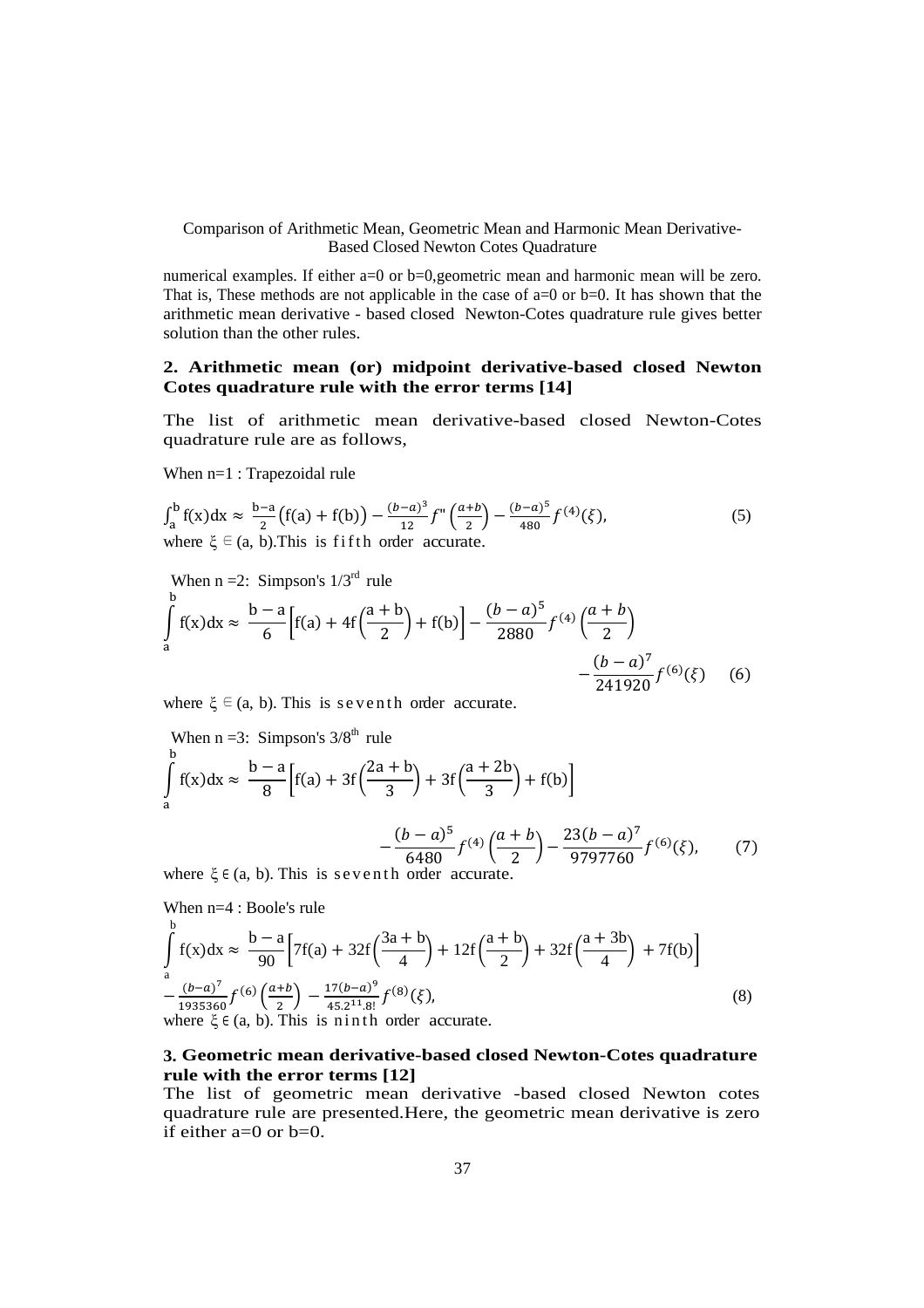#### T. Ramachandran, D.Udayakumar and R.Parimala

When n=1 : Trapezoidal rule

$$
\int_{a}^{b} f(x)dx \approx \frac{b-a}{2} (f(a) + f(b)) - \frac{(b-a)^{3}}{12} f''(\sqrt{ab}) - \frac{(b-a)^{3}}{24} (\sqrt{b} - \sqrt{a})^{2} f^{(3)}(\xi),
$$
 (9)

where  $\xi \in (a, b)$ . This is fourth order accurate. When  $n = 2$ : Simpson's  $1/3^{rd}$  rule

$$
\int_{a}^{b} f(x)dx \approx \frac{b-a}{6} \Big[ f(a) + 4f\Big(\frac{a+b}{2}\Big) + f(b) \Big] - \frac{(b-a)^5}{2880} f^{(4)}(\sqrt{ab})
$$

$$
- \frac{(b-a)^5}{5760} (\sqrt{b} - \sqrt{a})^2 f^{(5)}(\xi), \quad (10)
$$

where  $\xi \in (a, b)$ . This is sixth order accurate. When  $n = 3$ : Simpson's  $3/8<sup>th</sup>$  rule

$$
\int_{a}^{b} f(x)dx \approx \frac{b-a}{8} \Big[ f(a) + 3f\Big(\frac{2a+b}{3}\Big) + 3f\Big(\frac{a+2b}{3}\Big) + f(b) \Big] - \frac{(b-a)^5}{6480} f^{(4)}(\sqrt{ab}) - \frac{(b-a)^5}{12960}(\sqrt{b}-\sqrt{a})^2 f^{(5)}(\xi), \quad (11)
$$

where  $\xi \in (a, b)$ . This is sixth order accurate.

When n=4 : Boole's rule b

$$
\int_{a}^{b} f(x)dx \approx \frac{b-a}{90} \Big[ 7f(a) + 32f\Big(\frac{3a+b}{4}\Big) + 12f\Big(\frac{a+b}{2}\Big) + 32f\Big(\frac{a+3b}{4}\Big) + 7f(b) \Big] - \frac{(b-a)^7}{1935360} f^{(6)}(\sqrt{ab}) - \frac{(b-a)^7}{3870720} (\sqrt{b} - \sqrt{a})^2 f^{(7)}(\xi), \tag{12}
$$

where  $\xi \in (a, b)$ . This is eighth order accurate.

#### **4. Harmonic mean derivative-based closed Newton cotes quadrature rule with the error terms [13]**

The list of harmonic mean derivative-based closed Newton-Cotes quadrature rule are presented. Here, the harmonic mean derivative is zero if either a=0 or b=0.

When  $n=1$ : Trapezoidal rule

$$
\int_{a}^{b} f(x)dx \approx \frac{b-a}{2} (f(a) + f(b)) - \frac{(b-a)^3}{12} f''\left(\frac{2ab}{a+b}\right) - \frac{(b-a)^5}{24(a+b)} f^{(4)}(\xi),
$$
  
where  $\xi \in (a, b)$ . This is fifth order accurate. (13)

When  $n = 2$ : Simpson's  $1/3^{rd}$  rule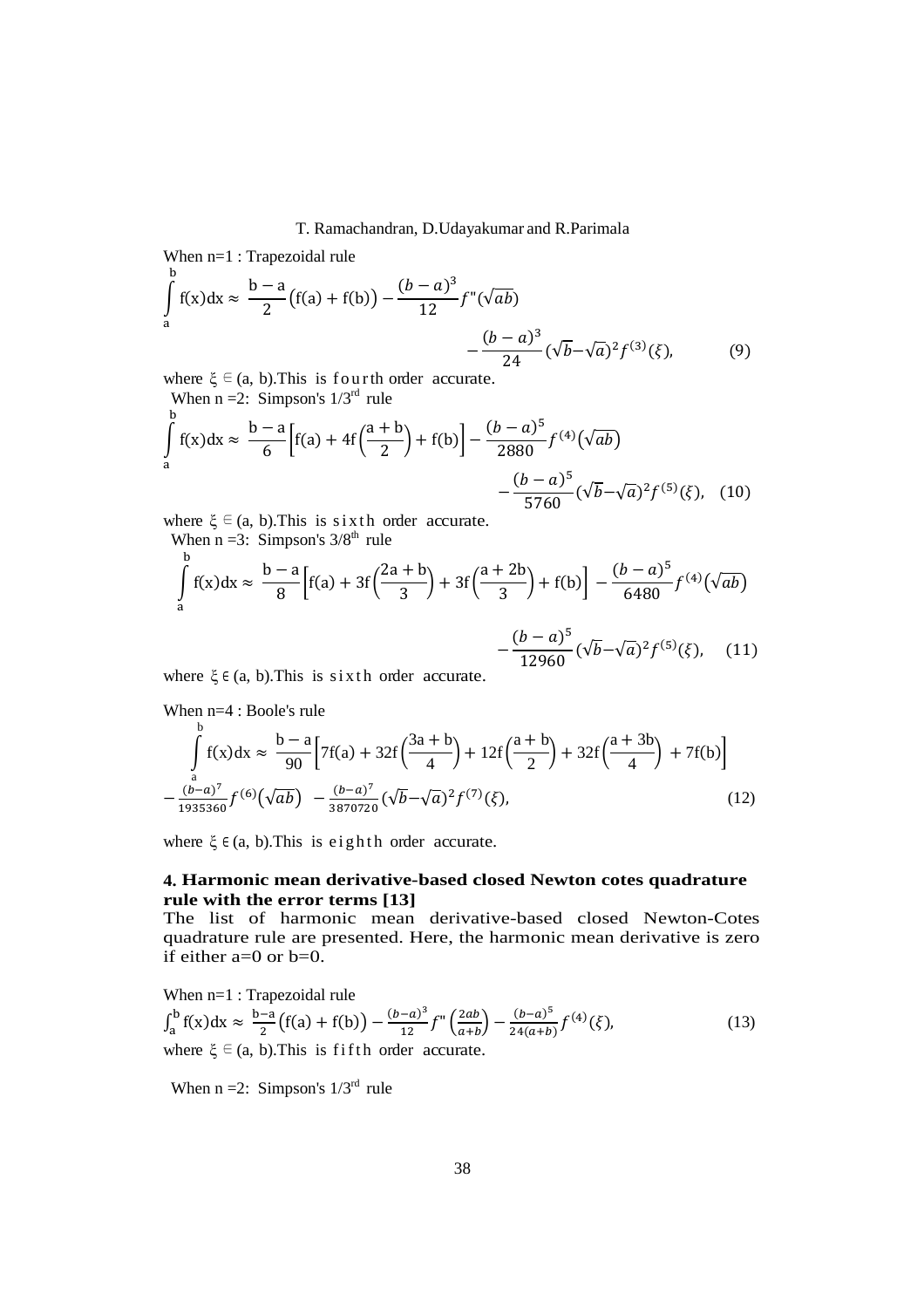Comparison of Arithmetic Mean, Geometric Mean and Harmonic Mean Derivative-Based Closed Newton Cotes Quadrature

$$
\int_{a}^{b} f(x)dx \approx \frac{b-a}{6} \Big[ f(a) + 4f\Big(\frac{a+b}{2}\Big) + f(b) \Big] - \frac{(b-a)^5}{2880} f^{(4)}\Big(\frac{2ab}{a+b}\Big) - \frac{(b-a)^7}{5760(a+b)} f^{(6)}(\xi) \tag{14}
$$

where  $\xi \in (a, b)$ . This is seven th order accurate.

When n =3: Simpson's 3/8<sup>th</sup> rule  
\n
$$
\int_{a}^{b} f(x) dx \approx \frac{b-a}{8} \Big[ f(a) + 3f\Big(\frac{2a+b}{3}\Big) + 3f\Big(\frac{a+2b}{3}\Big) + f(b) \Big] - \frac{(b-a)^{7}}{6480} f^{(4)}\Big(\frac{2ab}{a+b}\Big) - \frac{(b-a)^{7}}{12960(a+b)} f^{(6)}(\xi), \quad (15)
$$

where  $\xi \in (a, b)$ . This is seventh order accurate.

When n=4 : Boole's rule

$$
\int_{a}^{b} f(x)dx \approx \frac{b-a}{90} \Big[ 7f(a) + 32f\Big(\frac{3a+b}{4}\Big) + 12f\Big(\frac{a+b}{2}\Big) + 32f\Big(\frac{a+3b}{4}\Big) + 7f(b) \Big] \n- \frac{(b-a)^7}{1935360} f^{(6)}\Big(\frac{2ab}{a+b}\Big) - \frac{(b-a)^9}{3870720(a+b)} f^{(8)}(\xi),
$$
\n(16)

where  $\xi \in (a, b)$ . This is n in th order accurate.

 The summary of precision, the orders and the error terms for arithmetic, geometric harmonic mean derivative based closed Newton-Cotes quadrature are shown in Table 1.

#### **5. Numerical results**

In this section, The values of  $\int_1^2 e^x dx$  and  $\int_1^2 \frac{dx}{1+z}$  $1+x$  $\overline{\mathbf{c}}$  $\int_{1}^{2} \frac{dx}{1+x}$  are estimated using the arithmetic, geometric and harmonic mean derivative-based closed Newton cotes formula and the results are compared with the existing closed Newton-cotes quadrature formula. The comparisons are shown in Table 2 and 3.

We know that

Error = |Exact value - Approximate value|

**Example 5.1.** Solve  $\int_1^2 e^x dx$  and compare the solutions with the CNC, AMDCNC, GMDCNC and HMDCNC rules. **Solution:** 

Exact value of  $\int_{1}^{2} e^{x} dx = 4.67077427$  $\mathbf{1}$ **Example 5.2.** Solve  $\int_{1}^{2} \frac{dx}{1+x^2}$  $1+x$  $\overline{\mathbf{c}}$  $\int_{1}^{2} \frac{dx}{1+x}$  and compare the solutions with the CNC,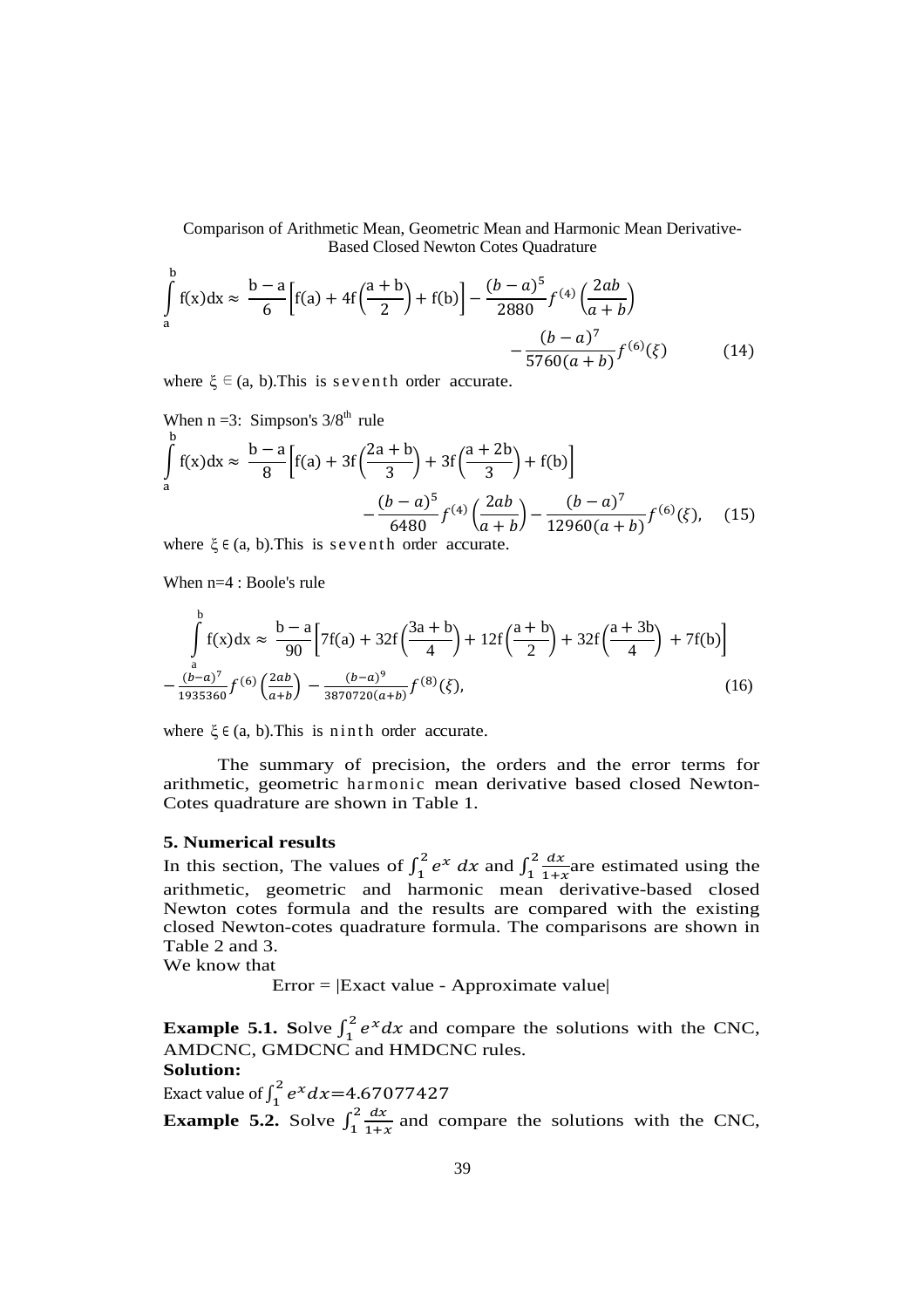#### T. Ramachandran, D.Udayakumar and R.Parimala

AMDCNC, GMDCNC and HMDCNC rules. **Solution:**  Exact value of  $\int_1^2 \frac{dx}{1+x^2}$  $1+x$  $\overline{\mathbf{c}}$  $\frac{72}{1} \frac{dx}{1+x}$  = 0.405465108

From Table 2 and Table 3, it is proved that  $(AM > GM > HM)$ arithmetic mean derivative - based closed Newton cotes quadrature rule gives better solution than the other two rules.

#### **6. Conclusion**

In this paper, comparison of arithmetic, geometric and harmonic mean derivative-based closed Newton-Cotes quadrature formulas were presented along with their error terms. This proposed schemes increase an order of the existing formula. The relationship between the arithmetic, geometric and harmonic mean derivative - based rules AM > GM > HM are proved by using the numerical examples. Finally, the numerical example shows that arithmetic mean-based rule gives better solution than the other two rules.

|                                                           | <b>AMDCNC</b>         |                       |                                               | <b>GMDCNC</b>                                                      |                |                                                                              |  |
|-----------------------------------------------------------|-----------------------|-----------------------|-----------------------------------------------|--------------------------------------------------------------------|----------------|------------------------------------------------------------------------------|--|
| <b>Rules</b>                                              | Pr<br>eci<br>sio<br>n | O<br>r<br>d<br>e<br>r | <b>Error terms</b>                            | ${\bf P}$<br>O<br>r<br>e<br>r<br>ci<br>d<br>si<br>e<br>r<br>0<br>n |                | <b>Error terms</b>                                                           |  |
| Trapezoid<br>al rule<br>$(n=1)$                           | 3                     | 5                     | $-\frac{(b-a)^5}{480}f^{(4)}(\xi)$            | $\overline{2}$                                                     | $\overline{4}$ | $-\frac{(b-a)^3}{24}(\sqrt{b}-\sqrt{a})^2f^{(3)}(\xi)$                       |  |
| Simpson's<br>$1/3^{\overline{\text{rd}}}$ rule<br>$(n=2)$ | 5                     | $\overline{7}$        | $-\frac{(b-a)^7}{241920}f^{(6)}(\xi)$         | $\overline{4}$                                                     | 6              | $\left  - \frac{(b-a)^5}{5760} (\sqrt{b} - \sqrt{a})^2 f^{(5)}(\xi) \right $ |  |
| Simpson's<br>$3/8^{th}$ rule<br>$(n=3)$                   | 5                     | 7                     | $-\frac{23(b-a)^7}{9797760}f^{(6)}(\xi)$      |                                                                    | 6              | $\left(-\frac{(b-a)^5}{12960}(\sqrt{b}-\sqrt{a})^2f^{(5)}(\xi)\right)$       |  |
| Boole's<br>rule $(n=4)$                                   | 7                     | 9                     | $-\frac{17(b-a)^9}{45.2^{11}.8!}f^{(8)}(\xi)$ | 6                                                                  | 8              | $-\frac{(b-a)^7}{3870720}(\sqrt{b}-\sqrt{a})^2f^{(7)}(\xi)$                  |  |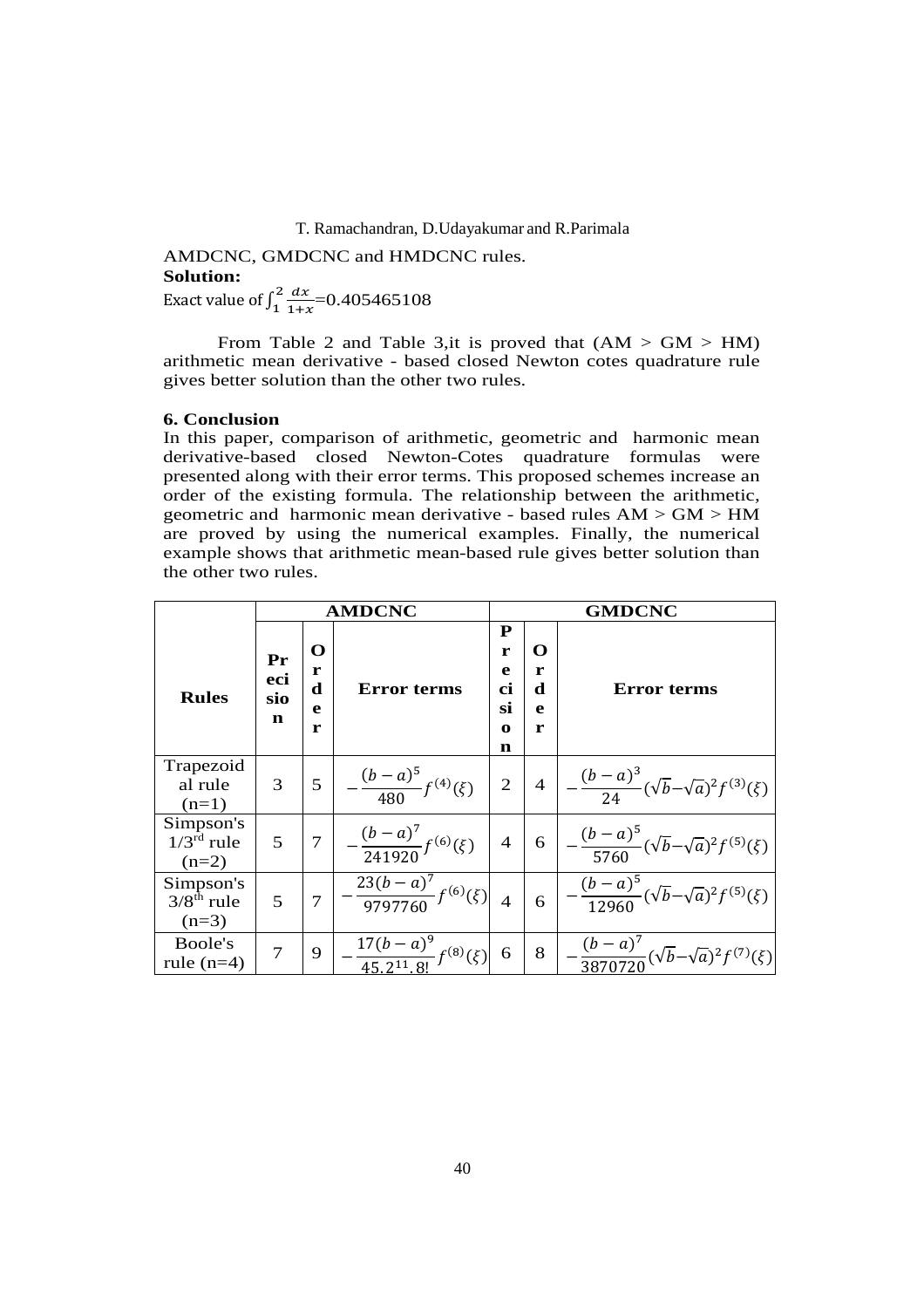|                                               | <b>HMDCNC</b>               |       |                                                                                      |  |
|-----------------------------------------------|-----------------------------|-------|--------------------------------------------------------------------------------------|--|
| <b>Rules</b>                                  | <b>Precisio</b><br>n        | Order | <b>Error terms</b>                                                                   |  |
| Trapezoidal<br>rule $(n=1)$                   | $\mathcal{D}_{\mathcal{A}}$ |       | $-\frac{(b-a)^5}{24(a+b)}f^{(4)}(\xi)$                                               |  |
| Simpson's $1/3^{rd}$<br>rule $(n=2)$          |                             |       |                                                                                      |  |
| Simpson's $3/8$ <sup>th</sup><br>rule $(n=3)$ |                             |       | $\frac{(b-a)^7}{5760(a+b)}f^{(6)}(\xi)$<br>$\frac{(b-a)^7}{12960(a+b)}f^{(6)}(\xi).$ |  |
| Boole's rule<br>$(n=4)$                       | 6                           | 9     | $\frac{(b-a)^9}{3870720(a+b)}f^{(8)}(\xi)$                                           |  |

Comparison of Arithmetic Mean, Geometric Mean and Harmonic Mean Derivative-Based Closed Newton Cotes Quadrature

# **Table 1: Comparison of error terms**

| value of n | <b>CNC</b>  |             | <b>AMDCNC</b> |             |
|------------|-------------|-------------|---------------|-------------|
|            | App. value  | Error       | App. value    | Error       |
| $n=1$      | 5.053668964 | 0.382894694 | 4.680194875   | 0.009420605 |
| $n=2$      | 4.672349035 | 0.001574765 | 4.670792893   | 0.000018623 |
| $n=3$      | 4.671476470 | 0.000702200 | 4.670784851   | 0.000010581 |
| $n=4$      | 4.670776607 | 0.000002337 | 4.670774291   | 0.000000021 |

| value of n |             | <b>GMDCNC</b> | <b>HMDCNC</b> |             |
|------------|-------------|---------------|---------------|-------------|
|            | App. value  | Error         | App. value    | Error       |
| $n=1$      | 4.710898099 | 0.040123829   | 4.737529973   | 0.066755703 |
| $n=2$      | 4.670920823 | 0.000146553   | 4.671031784   | 0.000257519 |
| $n=3$      | 4.670841709 | 0.000067439   | 4.670891027   | 0.000116757 |
| $n=4$      | 4.670774481 | 0.000000211   | 4.670774647   | 0.000000371 |

| Table 2: Comparison of CNC, AMDCNC, GMDCNC and HMDCNC rules |  |
|-------------------------------------------------------------|--|
|-------------------------------------------------------------|--|

| value of n | CNC         |             | <b>AMDCNC</b> |             |  |
|------------|-------------|-------------|---------------|-------------|--|
|            | App. value  | Error       | App. value    | Error       |  |
| $n=1$      | 0.416666667 | 0.011201559 | 0.406000000   | 0.000534892 |  |
| $n=2$      | 0.405555556 | 0.000090448 | 0.405470216   | 0.000005108 |  |
| $n=3$      | 0.405505952 | 0.000040844 | 0.405468026   | 0.000002918 |  |
| $n=4$      | 0.405465768 | 0.000000660 | 0.405465158   | 0.000000050 |  |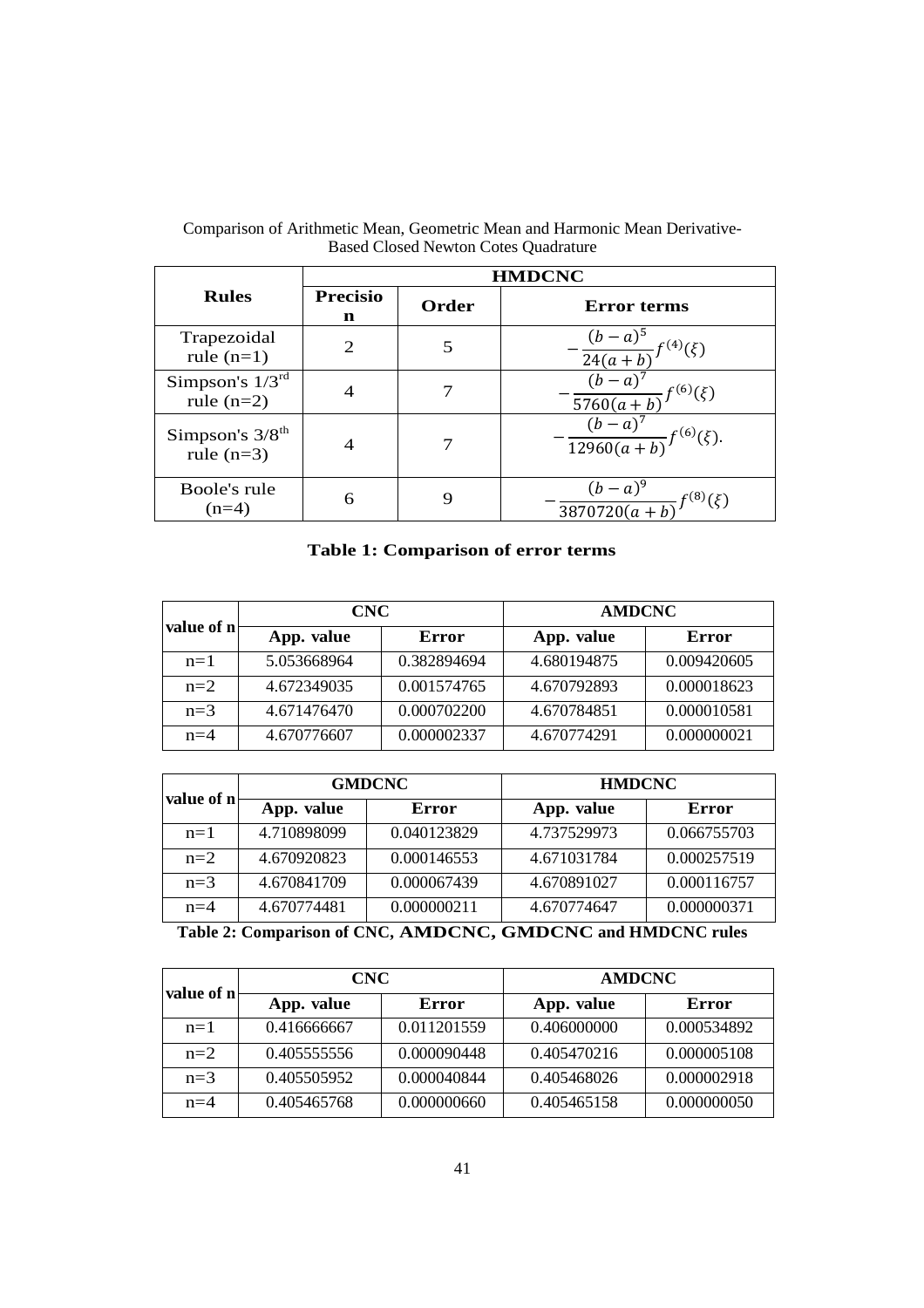| value of n |             | <b>GMDCNC</b> | <b>HMDCNC</b> |             |
|------------|-------------|---------------|---------------|-------------|
|            | App. value  | Error         | App. value    | Error       |
| $n=1$      | 0.404822031 | 0.000643077   | 0.403547132   | 0.001917976 |
| $n=2$      | 0.405453939 | 0.000011169   | 0.405435069   | 0.000030039 |
| $n=3$      | 0.405460791 | 0.000004317   | 0.405452402   | 0.000012706 |
| $n=4$      | 0.405464989 | 0.000000119   | 0.405464780   | 0.000000328 |

T. Ramachandran, D.Udayakumar and R.Parimala

# **Table 3: Comparison of CNC, AMDCNC, GMDCNC and HMDCNC rules**

#### **REFERENCES**

- 1. E.Babolian, M.Masjed-Jamei and M.R.Eslahchi, On numerical improvement of Gauss-Legendre quadrature rules, *Applied Mathematics and Computations*, 160 (2005) 779-789.
- 2. Clarence O.E.Burg, Derivative-based closed Newton-cotes numerical quadrature, *Applied Mathematics and Computations*, 218 (2012) 7052-7065.
- 3. C.O.E.Burg and E.Degny, Derivative-based midpoint quadrature rule, *Applied Mathematics and Computations*, 4 (2013) 228-234.
- 4. M.Dehghan, M.Masjed-Jamei and M.R.Eslahchi, On numerical improvement of closed Newton-Cotes quadrature rules, *Applied Mathematics and Computations,* 165 (2005) 251-260.
- 5. M.Dehghan, M.Masjed-Jamei and M.R.Eslahchi, On numerical improvement of open Newton-Cotes quadrature rules, A*pplied Mathematics and Computations*, 175 (2006) 618-627.
- 6. M.Dehghan, M.Masjed-Jamei and M.R.Eslahchi, The semi-open Newton-Cotes quadrature rule and its numerical improvement, *Applied Mathematics and Computations*, 171 (2005) 1129-1140.
- 7. M.R.Eslahchi, M.Dehghan and M.Masjed-Jamei, On numerical improvement of the first kind Gauss-Chebyshev quadrature rules, *Applied Mathematics and Computations*, 165 (2005) 5-21.
- 8. Fiza Zafar,Saira Saleem and Clarence O.E.Burg, New derivative based open Newton-Cotes quadrature rules, *Abstract and Applied Analysis*, Volume 2014, Article ID 109138, 16 pages, 2014.
- 9. N.Flournoy and R.KTsutakawa, eds. *Statistical Multiple Integration*, American Mathematical Society, Contemporary mathematics, 115, 1991.
- 10. M.K.Jain, S.R.K.Iyengar and R.K.Jain, *Numerical M ethods for Scientific and Computation*, New Age International (P) Limited, Fifth Edition, 2007.
- 11. M.Pal, Numerical Analysis for Scientists and Engineers: theory and C programs, Alpha Science, Oxford, UK, 2007.
- 12. T.Ramachandran and R.Parimala, Open Newton-Cotes quadrature with midpoint derivative for integration of Algebraic furnctions, *International Journal of Research in Engineering and Technology*, 4 (2015) 430-435.
- 13. T.Ramachandran, D.Udayakumar and R.Parimala, Geometric mean derivative-based closed Newton-Cotes quadrature, *International Journal of Pure & Engineering Mathematics*, 4 (2016) 107-116.